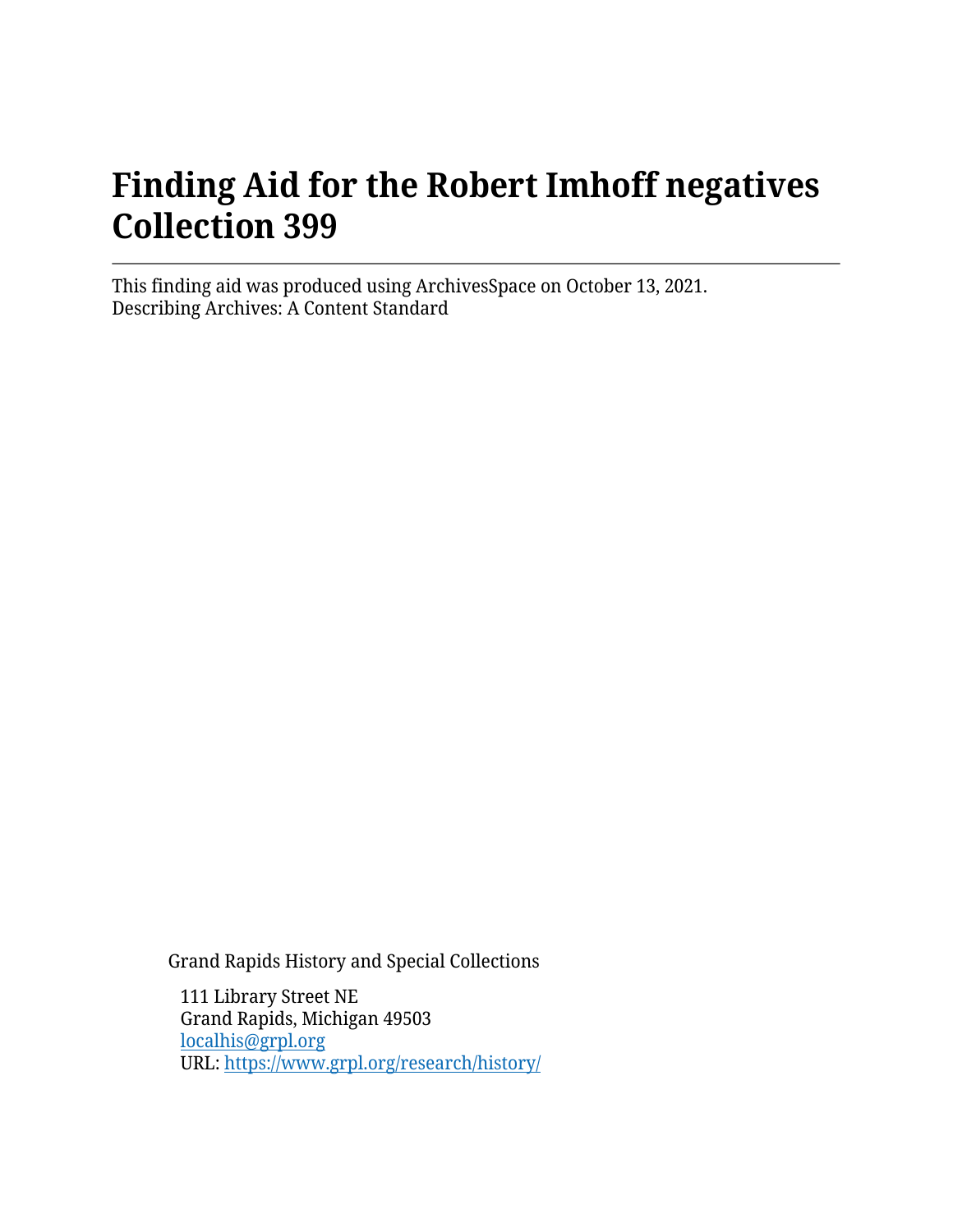# <span id="page-1-0"></span>**Table of Contents**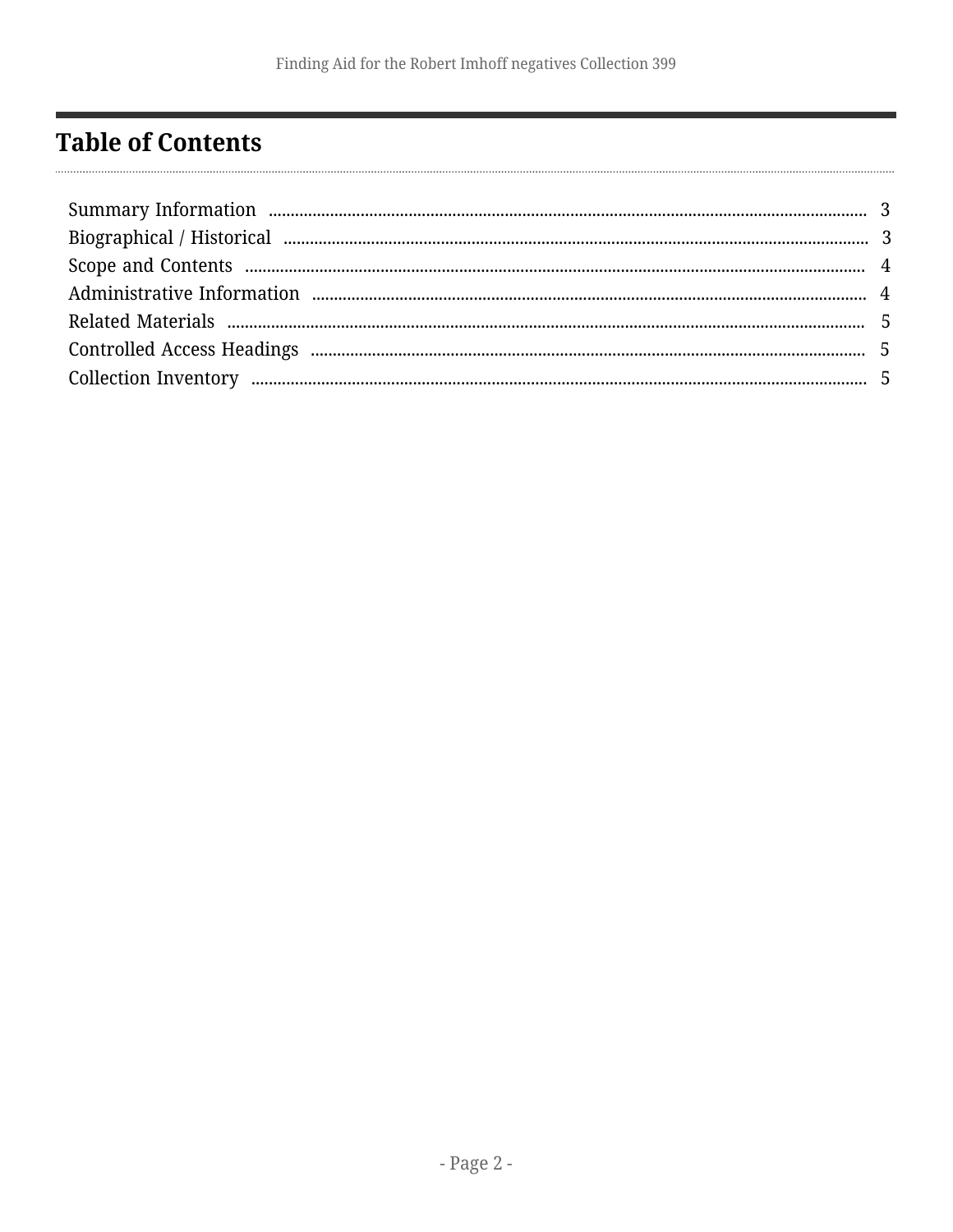# <span id="page-2-0"></span>**Summary Information**

| <b>Repository:</b>                                              | <b>Grand Rapids History and Special Collections</b>                                                                                                                                                                                                                                                                                 |
|-----------------------------------------------------------------|-------------------------------------------------------------------------------------------------------------------------------------------------------------------------------------------------------------------------------------------------------------------------------------------------------------------------------------|
| <b>Creator:</b>                                                 | Grand Rapids (Mich.). Fire Department                                                                                                                                                                                                                                                                                               |
| Title:                                                          | Robert Imhoff negatives                                                                                                                                                                                                                                                                                                             |
| ID:                                                             | Collection 399                                                                                                                                                                                                                                                                                                                      |
| <b>ID</b> [Archivists<br><b>Toolkit</b><br>Database::RESOURCE]: | 482                                                                                                                                                                                                                                                                                                                                 |
| Date [inclusive]:                                               | 1950-1980                                                                                                                                                                                                                                                                                                                           |
| <b>Physical</b><br>Description:                                 | 1 Linear Feet 1 Box                                                                                                                                                                                                                                                                                                                 |
| Language of the<br><b>Material:</b>                             | English.                                                                                                                                                                                                                                                                                                                            |
| Abstract:                                                       | The Robert Imhoff negatives collection includes over 1400<br>negatives and prints related to the Grand Rapids Fire<br>Department from about 1950-1980. Included are images of<br>fire stations, fire engines, firemen and Grand Rapids Fire<br>Department staff, fire prevention weeks, and fires at local<br>homes and businesses. |
|                                                                 |                                                                                                                                                                                                                                                                                                                                     |

**^** [Return to Table of Contents](#page-1-0)

# <span id="page-2-1"></span>**Biographical / Historical**

The Grand Rapids Fire Department began in 1844, when a bucket company and two hook and ladder companies were established after the county courthouse burned to the ground. In 1849, after the Wendall House burned, citizens petitioned the village board to purchase a new fire engine. Two fire companies were formally organized at this time, the Alert Fire Company No. 1 and Protection Fire Company No. 2. Early in 1850, after a fire at St. Andrew's Church claimed the first recorded deaths in a fire in Grand Rapids, the Hook and Ladder Company No. 1 was formally organized. Likewise, a fire company on the west side of the river was formed in the same year, the Cataract Company Engine No. 3.

In the 1940-1970's, the era of the images in this Collection, the Grand Rapids Fire Department was able to utilize modern equipment to better increase the safety and efficiency of firefighting personnel, and by the end of 1975 all apparatus were equipped with two-way radios, self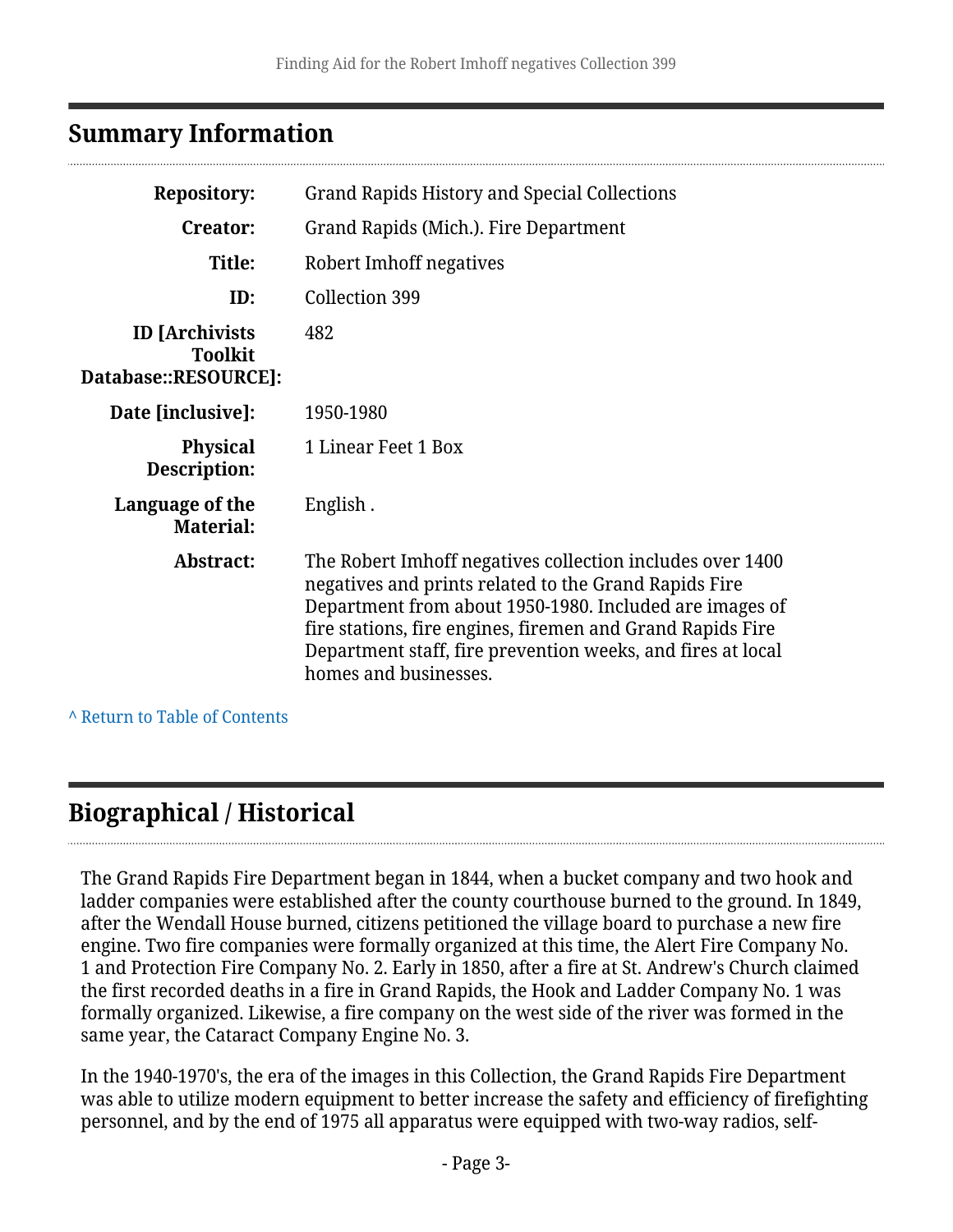contained breathing apparatus, and first aid equipment. The river rescue response team was also formed during this time. In addition, seven engine houses opened and 4 closed, resulting in 14 engine houses with 21 companies by the end of 1975.

This collection was donated to the Library by Robert Imhoff, who was a firefighter with the Grand Rapids Fire Department from 1967-2000.

**^** [Return to Table of Contents](#page-1-0)

#### <span id="page-3-0"></span>**Scope and Contents**

This collection contains over 1400 negatives from the Grand Rapids Fire Department from about 1950-1980. Included are images of fire stations, firemen, fire engines, fire prevention weeks, and fires at local homes and businesses. We have retained Mr. Imhoff's ordering and labeling of the folders.

**^** [Return to Table of Contents](#page-1-0)

### <span id="page-3-1"></span>**Administrative Information**

#### **Publication Statement**

Grand Rapids History and Special Collections

111 Library Street NE Grand Rapids, Michigan 49503 [localhis@grpl.org](mailto:localhis@grpl.org) URL:<https://www.grpl.org/research/history/>

#### **Immediate Source of Acquisition**

Robert Imhoff, 2012.036

**^** [Return to Table of Contents](#page-1-0)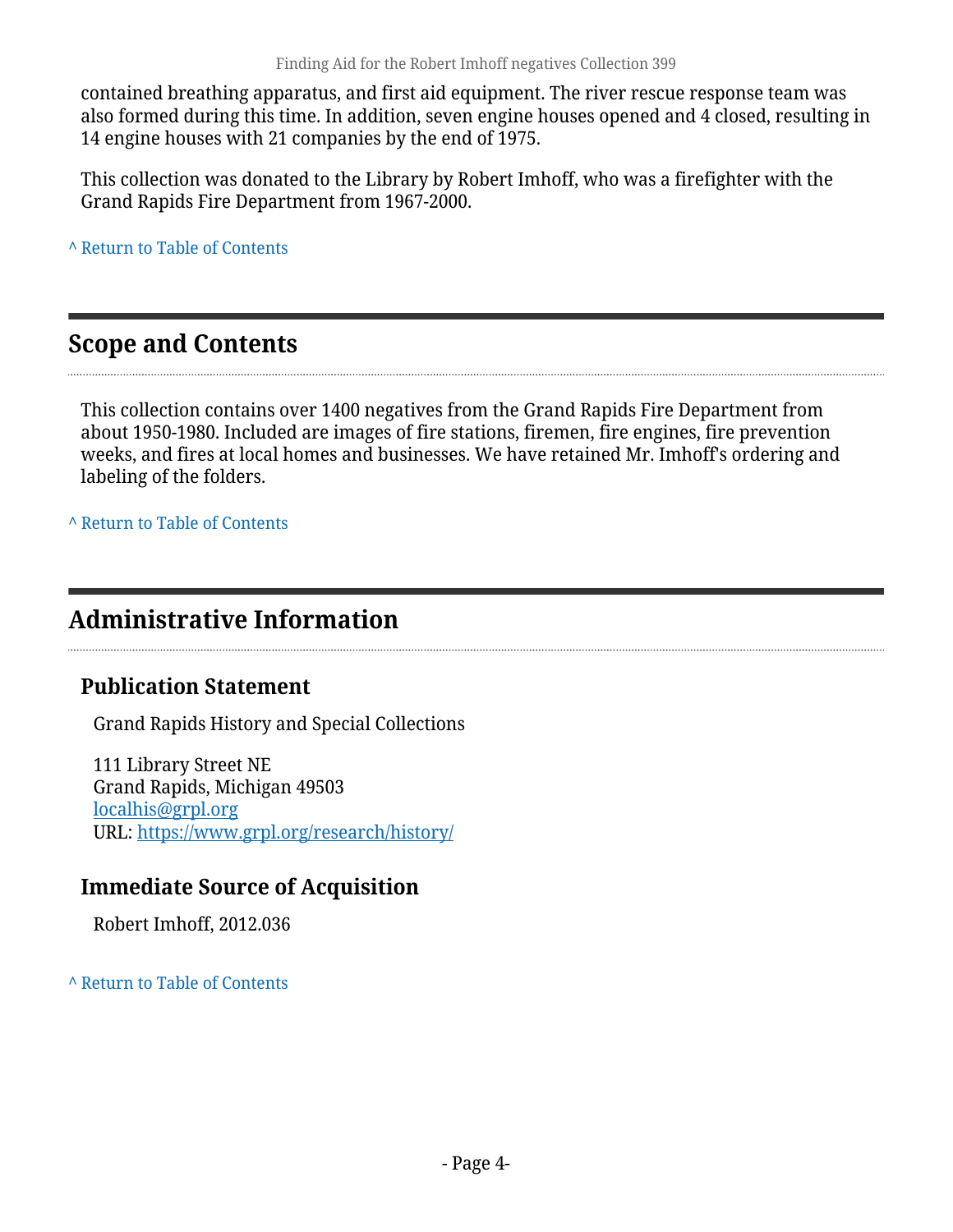# <span id="page-4-0"></span>**Related Materials**

#### **Related Materials**

Collection 134 - Robert Veit Fire Department Photographs

#### **^** [Return to Table of Contents](#page-1-0)

### <span id="page-4-1"></span>**Controlled Access Headings**

- Fires -- Michigan -- Grand Rapids
- Fire departments -- Photographs
- Buildings -- Michigan -- Grand Rapids -- Photographs
- Grand Rapids (Mich.) -- History
- photographs

. . . . . . . . . . . . . . . . . . .

# <span id="page-4-2"></span>**Collection Inventory**

| <b>Title/Description</b>                                            | <b>Instances</b> |                     |  |
|---------------------------------------------------------------------|------------------|---------------------|--|
| Clean-Up Week 4-11-1957, posters, billboards                        | Box 1            | Folder 1            |  |
| Fire Prevention Demo. 1956                                          | Box 1            | Folder 2            |  |
| Grand Rapids Gas Company Demo.                                      | Box 1            | Folder 3            |  |
| 1957 Safety Show                                                    | Box 1            | Folder 4            |  |
| Sportsman Show, G.R.F.D. Demo.                                      | Box 1            | Folder 5            |  |
| Display at Museum                                                   | Box 1            | Folder <sub>6</sub> |  |
| Fire Prevention 1950                                                | Box 1            | Folder 7            |  |
| Fire Prevention 1953                                                | Box 1            | Folder 8            |  |
| Fire Prevention Week 1950                                           | Box 1            | Folder 9            |  |
| Fire Prevention Week School Demonstrations                          | Box 1            | Folder 10           |  |
| Visual Aid – Class Sta. #1 (upstairs classroom behind<br>dormitory) | Box 1            | Folder 11           |  |
| F.D. Training in session                                            | Box 1            | Folder 12           |  |
| Fire Dispatch, Operating Room, Signal Service Personnel             | Box 1            | Folder 13           |  |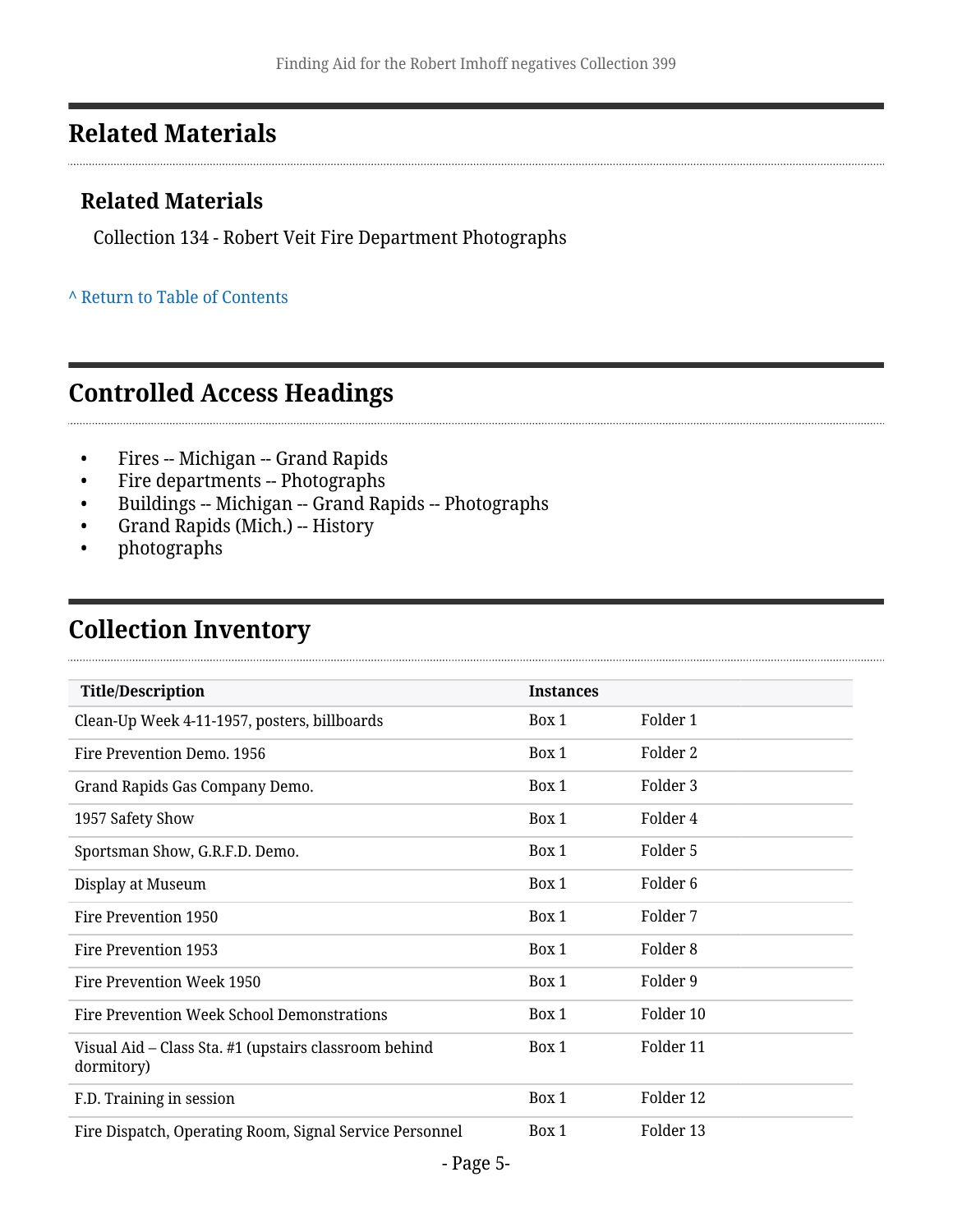| Emergency Call Boxes, Dispatch Center                                                                 | Box 1 | Folder 14 |
|-------------------------------------------------------------------------------------------------------|-------|-----------|
| Fire Prevention Slogans on G.R. Motor Coach Bus, 1952                                                 | Box 1 | Folder 15 |
| Demonstration #1's, Stencils for sidewalks, Fire prevention                                           | Box 1 | Folder 16 |
| American LaFrance, Burn Demonstrations                                                                | Box 1 | Folder 17 |
| Fire Chief at Dept. Store, Radio program                                                              | Box 1 | Folder 18 |
| G.R.F.D. Booth in Civic Auditorium, 1955                                                              | Box 1 | Folder 19 |
| Fire Prevention Week 1955, J. Ball Park Fire Circus, Signs on<br>City vehicle, Signs in store windows | Box 1 | Folder 20 |
| Old Alarm Boxes, October 1956                                                                         | Box 1 | Folder 21 |
| Stairwells & Fire Escapes                                                                             | Box 1 | Folder 22 |
| Midtown Theater, WJEF program with G.R.F.D. (fire<br>prevention)                                      | Box 1 | Folder 23 |
| Fire Dept. secretaries, Chris English, Mrs. Lancaster                                                 | Box 1 | Folder 24 |
| Ansul Extinguisher Demo.                                                                              | Box 1 | Folder 25 |
| Public Museum - window, McVeigh, F.D. Display                                                         | Box 1 | Folder 26 |
| Chief Burns & slogan winners                                                                          | Box 1 | Folder 27 |
| 1956 Fire Chiefs Convention                                                                           | Box 1 | Folder 28 |
| Circus at John Ball Park, 1955                                                                        | Box 1 | Folder 29 |
| Capt. Larry Miller, visual aid demo.                                                                  | Box 1 | Folder 30 |
| Fire Chief for a day                                                                                  | Box 1 | Folder 31 |
| Fire Prevention posters on trucks                                                                     | Box 1 | Folder 32 |
| New Alarm Box, Telephone Center                                                                       | Box 1 | Folder 33 |
| State Lab., Old building - new construction                                                           | Box 1 | Folder 34 |
| Air Raid Sirens                                                                                       | Box 1 | Folder 35 |
| Demo. at Junior College, visual aid demo.                                                             | Box 1 | Folder 36 |
| Award Dinner - Rowe Hotel                                                                             | Box 1 | Folder 37 |
| Babysitters-class                                                                                     | Box 1 | Folder 38 |
| Home Inspection, Rope work on school bldg., Fire drill                                                | Box 1 | Folder 39 |
| Jan. 1958 – Christmas Trees Burning                                                                   | Box 1 | Folder 40 |
| Fire Inspection Bureau                                                                                | Box 1 | Folder 41 |
| Fire Prevention & Demonstrations, 1950 Yearbooks                                                      | Box 1 | Folder 42 |
| Fire Prevention Week, Parade, Signs, Window - downtown                                                | Box 1 | Folder 43 |
| Visual Aid Demo.                                                                                      | Box 1 | Folder 44 |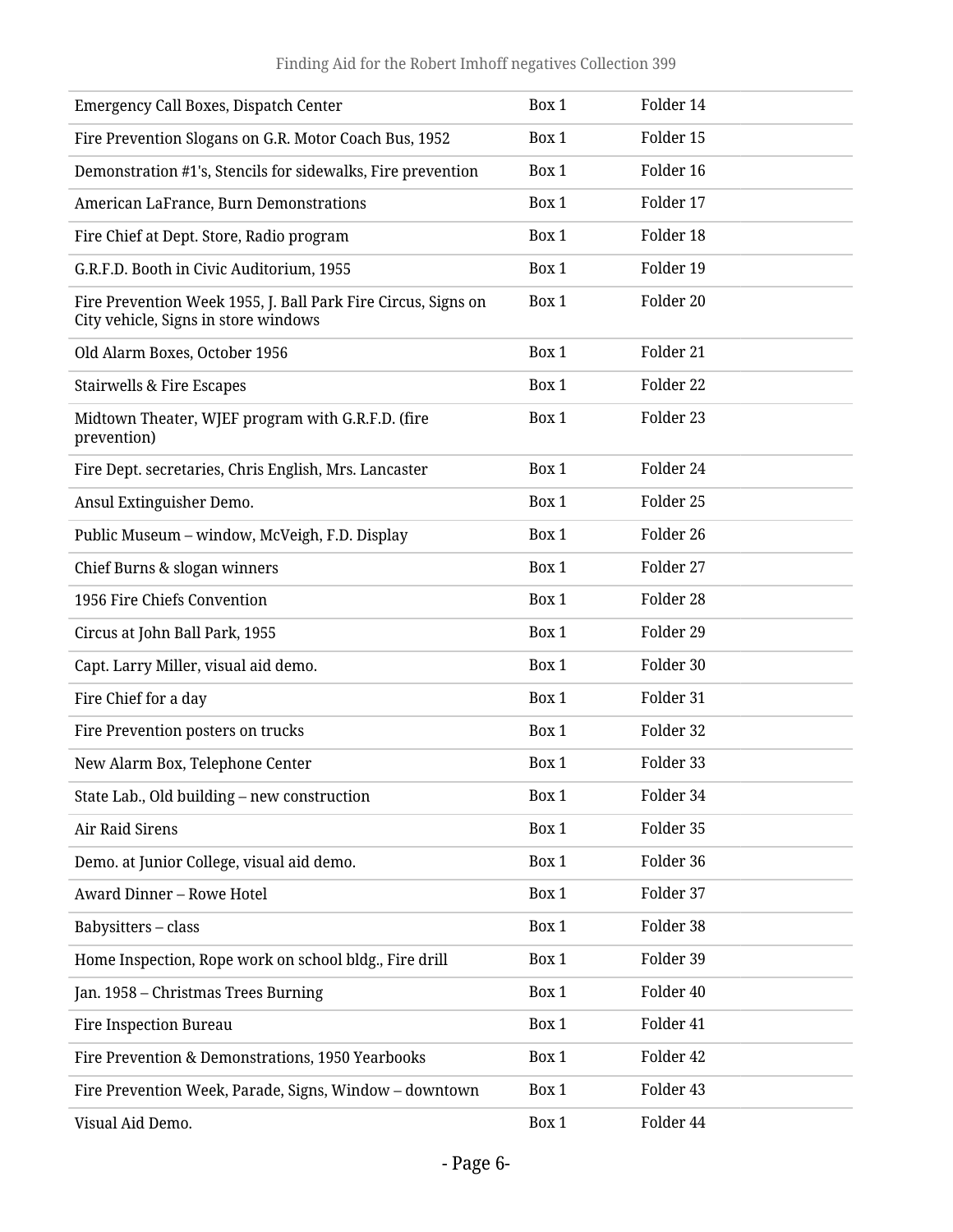#### Finding Aid for the Robert Imhoff negatives Collection 399

| Radio & TV announcers                                                                                                                                            | Box 1 | Folder 45            |
|------------------------------------------------------------------------------------------------------------------------------------------------------------------|-------|----------------------|
| '321' Club - Members                                                                                                                                             | Box 1 | Folder 46            |
| Miscellaneous negatives (Office), Fire Prevention Office                                                                                                         | Box 1 | Folder 47            |
| Fire Prevention Week 1955, G.R.J.C. Fire Drill, Demo & Tour<br>Sta. #1, Classroom, Office                                                                        | Box 1 | Folder 48            |
| 'Tommy Wood' - Wood TV program, 1955                                                                                                                             | Box 1 | Folder 49            |
| Engine 13 - 1953 ALF (former G.R. Twp. Engine)                                                                                                                   | Box 1 | Folder 50            |
| Engine #8, 1952 ALF 1250gpm                                                                                                                                      | Box 1 | Folder 51            |
| Engine #4, 1950 ALF 1250gpm                                                                                                                                      | Box 1 | Folder 52            |
| Engine #1, from 1961-1963 & 1968                                                                                                                                 | Box 1 | Folder 53            |
| Engine #12, 1949 ALF 1250gpm, 1962 & 1964                                                                                                                        | Box 1 | Folder 54            |
| E4 - Burton & Kalamazoo                                                                                                                                          | Box 1 | Folder 55            |
| Tanker #14, Former G.R. Township Tanker                                                                                                                          | Box 1 | Folder 56            |
| <b>Fire Stations</b>                                                                                                                                             | Box 1 | Folder 57            |
| Fire Stations #4 & #14                                                                                                                                           | Box 1 | Folder 58            |
| Engine #8, 195[] LaFrance                                                                                                                                        | Box 1 | Folder 59            |
| Truck #10, at LaGrave & Weston, at Fire Scene                                                                                                                    | Box 1 | Folder <sub>60</sub> |
| Squad #1, 1957 Seagrave 1000gpm, 1967                                                                                                                            | Box 1 | Folder <sub>61</sub> |
| Engine #3 - 1250gpm, 1965 Howe on International Chassis                                                                                                          | Box 1 | Folder <sub>62</sub> |
| Truck #1 - 100' ALF, after tandem wheels added Dec. 1963 (10<br>negs.), T-1 before tandem (2 negs.)                                                              | Box 1 | Folder <sub>63</sub> |
| Truck #11 - 1958 ALF, 85' Aerial, 3/21/1960 (4 negs.), July 1964<br>$(1$ neg.)                                                                                   | Box 1 | Folder 64            |
| Truck #10 - 1951 ALF 100', 1967 photo                                                                                                                            | Box 1 | Folder <sub>65</sub> |
| Tanker #4 - 1953 1500gpm, 1965 photo (2 negs.), (became<br>Tanker #7 in 1966 when 2's went to 4's)                                                               | Box 1 | Folder <sub>66</sub> |
| Fire Convention - 1948                                                                                                                                           | Box 1 | Folder 67            |
| 1937 Am-LaFrance Aerial, Truck #3                                                                                                                                | Box 1 | Folder <sub>68</sub> |
| Former E2 - 1944 LaFrance partly converted to Squad, 1967                                                                                                        | Box 1 | Folder <sub>69</sub> |
| Eng. 13 - LaFrance, Truck 1 - LaFrance, Eng. 5 & 6 - LaFrance<br>37's, 2 - Pump testing the Howe's, Training at old 6's, 3 -<br>Training at City Mkt., 2 – Fires | Box 1 | Folder 70            |
| Engine $#15 - 1957$ Ford/ALF 750gpm                                                                                                                              | Box 1 | Folder 71            |
| Engine #2 (#5641), 1926 ALF 750gpm                                                                                                                               | Box 1 | Folder 72            |

Dodge light truck, DUWK or DUKW, Communication bus, 1966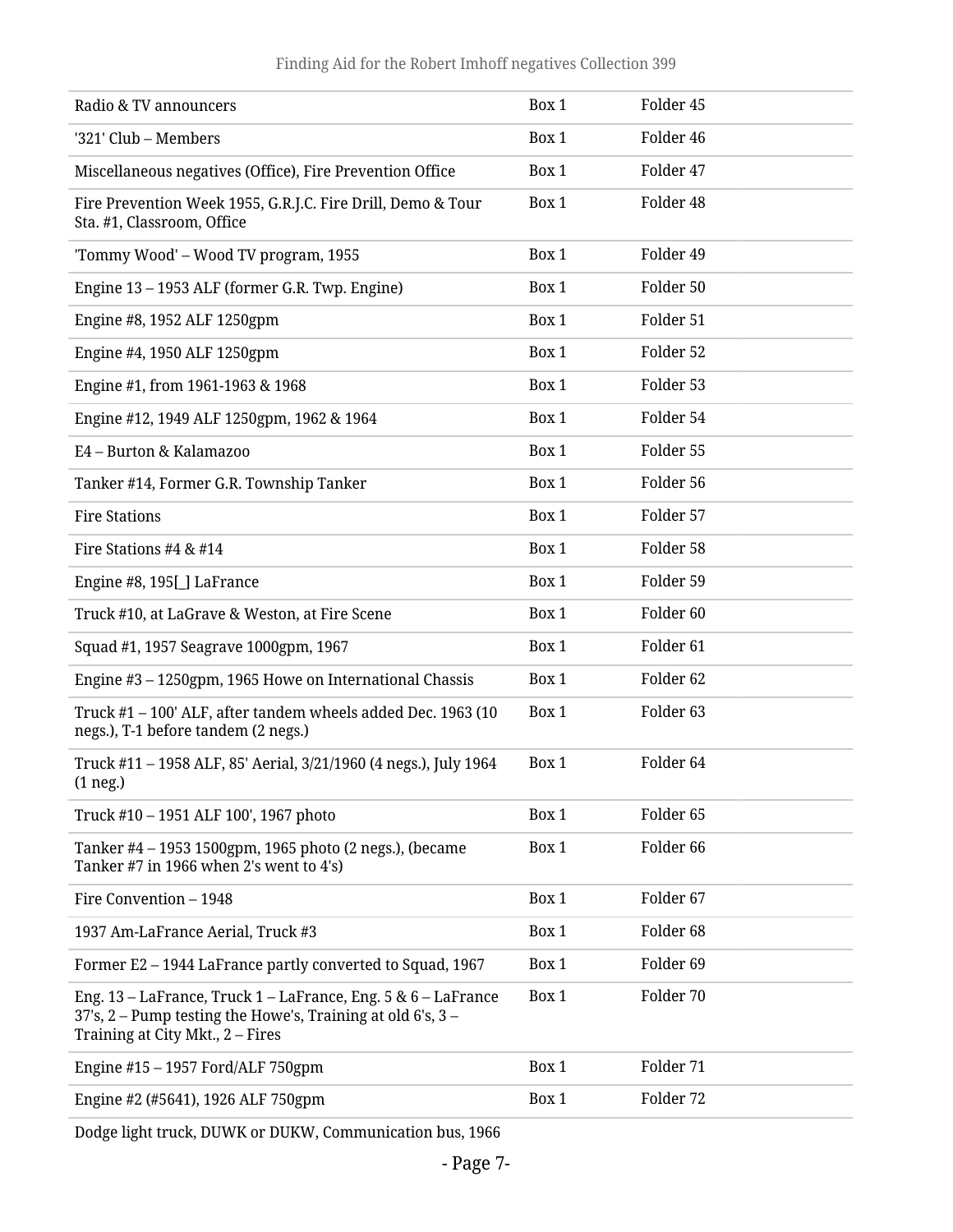|                                                                                                                                           | Box 1 | Folder 73 |
|-------------------------------------------------------------------------------------------------------------------------------------------|-------|-----------|
| <b>Bixby Office Fire</b>                                                                                                                  | Box 1 | Folder 74 |
| 1925 Seagrave                                                                                                                             | Box 1 | Folder 75 |
| 1928 ALF 750gpm, Service Truck (originally Truck 5)                                                                                       | Box 1 | Folder 76 |
| Chubb St. Fire at Emperor, E14 - LaFrance pumper                                                                                          | Box 1 | Folder 77 |
| 1944 ALF 1250's, Engine #2, Engine #3 - replaced 1965, Engine<br>#7                                                                       | Box 1 | Folder 78 |
| Truck #1, 1967 Seagrave 100' Tiller (1968 photographs)                                                                                    | Box 1 | Folder 79 |
| Engine #7, 1967 Fire Trucks Inc. International, Test in 1968                                                                              | Box 1 | Folder 80 |
| Purchase Electric Fire, 8/10/62                                                                                                           | Box 1 | Folder 81 |
| 1944 ALF 1250gpm (formerly Engine 3)                                                                                                      | Box 1 | Folder 82 |
| Engine #7, 1944 ALF 1250gpm (1967 photo)                                                                                                  | Box 1 | Folder 83 |
| Engine House #4 Burton & Kalamazoo (1 neg.), Engine House<br>#10 Division & Brown, T-10 & E-10 (2 negs.)                                  | Box 1 | Folder 84 |
| 1928 LaFrance Service Truck w/ 750gpm pump, Former Truck<br>5 at Station #5, ALF ser. #6473                                               | Box 1 | Folder 85 |
| 13B – Jeep Grass Rig (1941)                                                                                                               | Box 1 | Folder 86 |
| Engine #3 - 1965 Howe/Intl. 1250Gpm, May 1965, Acceptance<br>Test                                                                         | Box 1 | Folder 87 |
| Engine #3 - 1965 Howe/Intl. 1250Gpm, May 1965, Acceptance<br>Test (4 prints)                                                              | Box 1 | Folder 88 |
| Driving testing, Ladder testing (City Market)                                                                                             | Box 1 | Folder 89 |
| G.R.F.D. Training at City Market (nozzles & deluge guns)                                                                                  | Box 1 | Folder 90 |
| Group negatives, 2 - E12, E13 & E1, 1 - E4 & E14 (all ALF<br>engines)                                                                     | Box 1 | Folder 91 |
| Truck tipped over, Orville & Sylvan (15 prints)                                                                                           | Box 1 | Folder 92 |
| Accident - LaGrave & Weston, 10/11/77, involving Car # &<br>driven by Ch. D. Poll and a private automobile (10 prints)                    | Box 1 | Folder 93 |
| Accident – Ionia & Ransom, #1 Truck                                                                                                       | Box 1 | Folder 94 |
| Demonstration inside Sta. #5                                                                                                              | Box 1 | Folder 95 |
| Downtown Buildings                                                                                                                        | Box 1 | Folder 96 |
| Damaged tank car at Sewage disposal plant, Jan. '81?                                                                                      | Box 1 | Folder 97 |
| Engine #12, 192 LaFrance Pumper 750gpm at old motor<br>equipment shop, originally Eng. 2                                                  | Box 1 | Folder 98 |
| Civic Auditorium demo. fire prevention (window displays),<br>Demo. by river between Civic & Exhibitors Bldg. on Lyon St.,<br>unknown fire | Box 1 | Folder 99 |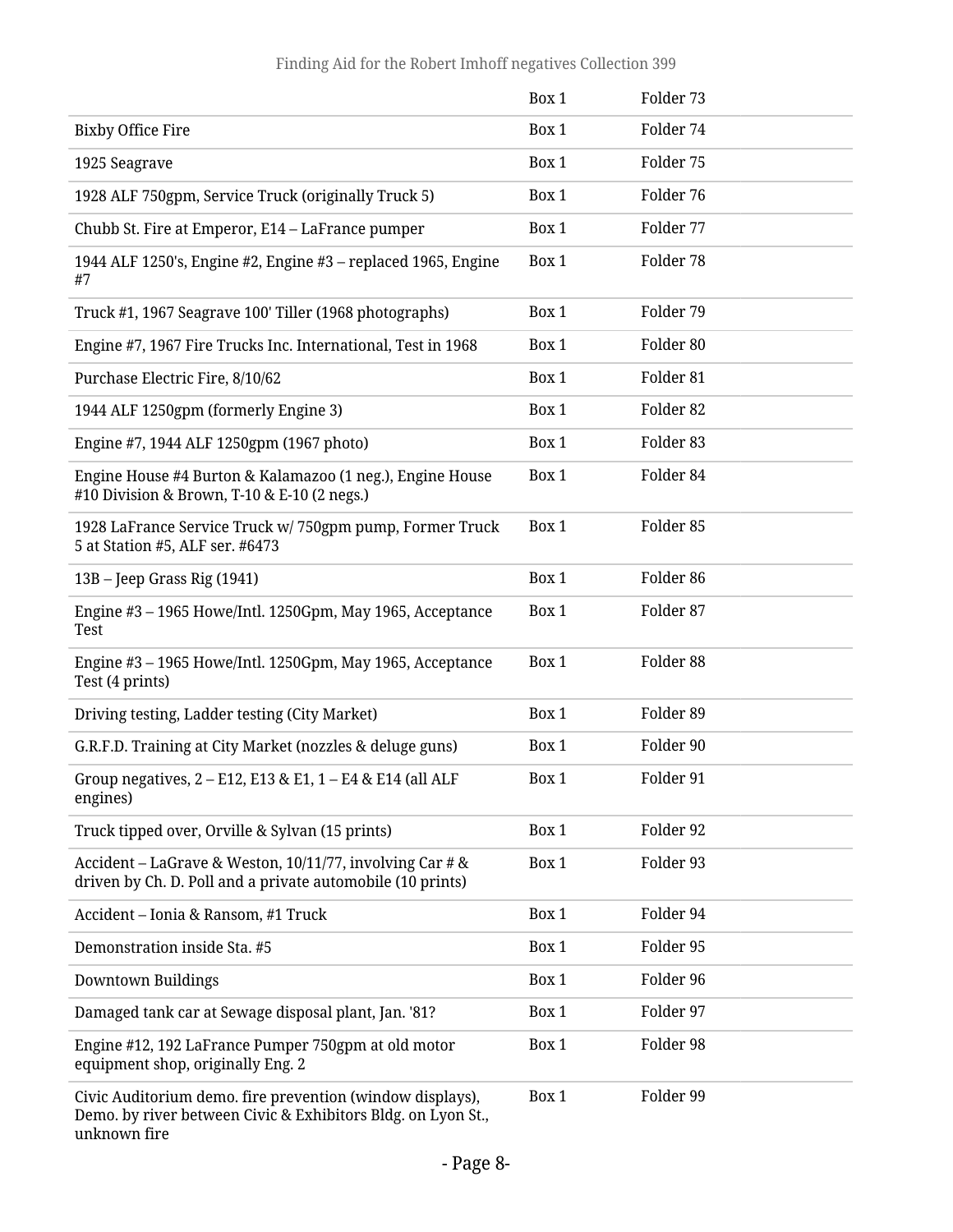| Assembly of new river rescue deck & testing, Engine House<br>#1 - inside apparatus room, Sqd. 1 - Seagrave, Eng. 1 - Ward<br>LaFrance, Office - secretary       | Box 1 | Folder 100 |
|-----------------------------------------------------------------------------------------------------------------------------------------------------------------|-------|------------|
| Kent County Airport, FWD Foam truck                                                                                                                             | Box 1 | Folder 101 |
| '321' Club, Disaster Coach                                                                                                                                      | Box 1 | Folder 102 |
| <b>GRFD Demonstrations &amp; Parade</b>                                                                                                                         | Box 1 | Folder 103 |
| 1031 [Ionia?] - Fire                                                                                                                                            | Box 1 | Folder 104 |
| 1967 Seagrave 100' Tiller Aerial to be put in service at Engine<br>House #1 as Truck 1 (Oct. 1967 photo), City/County Bldg. under<br>construction in background | Box 1 | Folder 105 |
| Engine House $#1$ – Tour (1955)                                                                                                                                 | Box 1 | Folder 106 |
| Fire Dept. Officers                                                                                                                                             | Box 1 | Folder 107 |
| Sound $Car - 1952$                                                                                                                                              | Box 1 | Folder 108 |
| Engine #6, 1937 ALF 1250gpm                                                                                                                                     | Box 1 | Folder 109 |
| Central Reformed Church fire                                                                                                                                    | Box 1 | Folder 110 |
| 1031 Ionia                                                                                                                                                      | Box 1 | Folder 111 |
| Modern Hardware Fire, Kalamazoo SE                                                                                                                              | Box 1 | Folder 112 |
| Excelsor Fire (9 prints)                                                                                                                                        | Box 1 | Folder 113 |
| <b>East Recreation Fire</b>                                                                                                                                     | Box 1 | Folder 114 |
| 420 Gilbert SE - Fire                                                                                                                                           | Box 1 | Folder 115 |
| SG1-1974 Ford SQURT (Fish Ladder in background), (2 color<br>slides)                                                                                            | Box 1 | Folder 116 |
| 17 Graham SW - Fire                                                                                                                                             | Box 1 | Folder 117 |
| A.M.I. Fire                                                                                                                                                     | Box 1 | Folder 118 |
| Peterson House Fire, 908 Bridge NW                                                                                                                              | Box 1 | Folder 119 |
| 1231 Plainfield - Fire                                                                                                                                          | Box 1 | Folder 120 |
| 1620 College SE - Fire                                                                                                                                          | Box 1 | Folder 121 |
| Parade & Demo. at Bank Building                                                                                                                                 | Box 1 | Folder 122 |
| Old Buildings                                                                                                                                                   | Box 1 | Folder 123 |
| Robert W. Irwin Fire                                                                                                                                            | Box 1 | Folder 124 |
| 20th Century Bowling Alley Fire                                                                                                                                 | Box 1 | Folder 125 |
| Ritzema Store Fire, W. Leonard St.                                                                                                                              | Box 1 | Folder 126 |
| Nickolas & Cox Fire                                                                                                                                             | Box 1 | Folder 127 |
| <b>Masonic Temple Fire</b>                                                                                                                                      | Box 1 | Folder 128 |